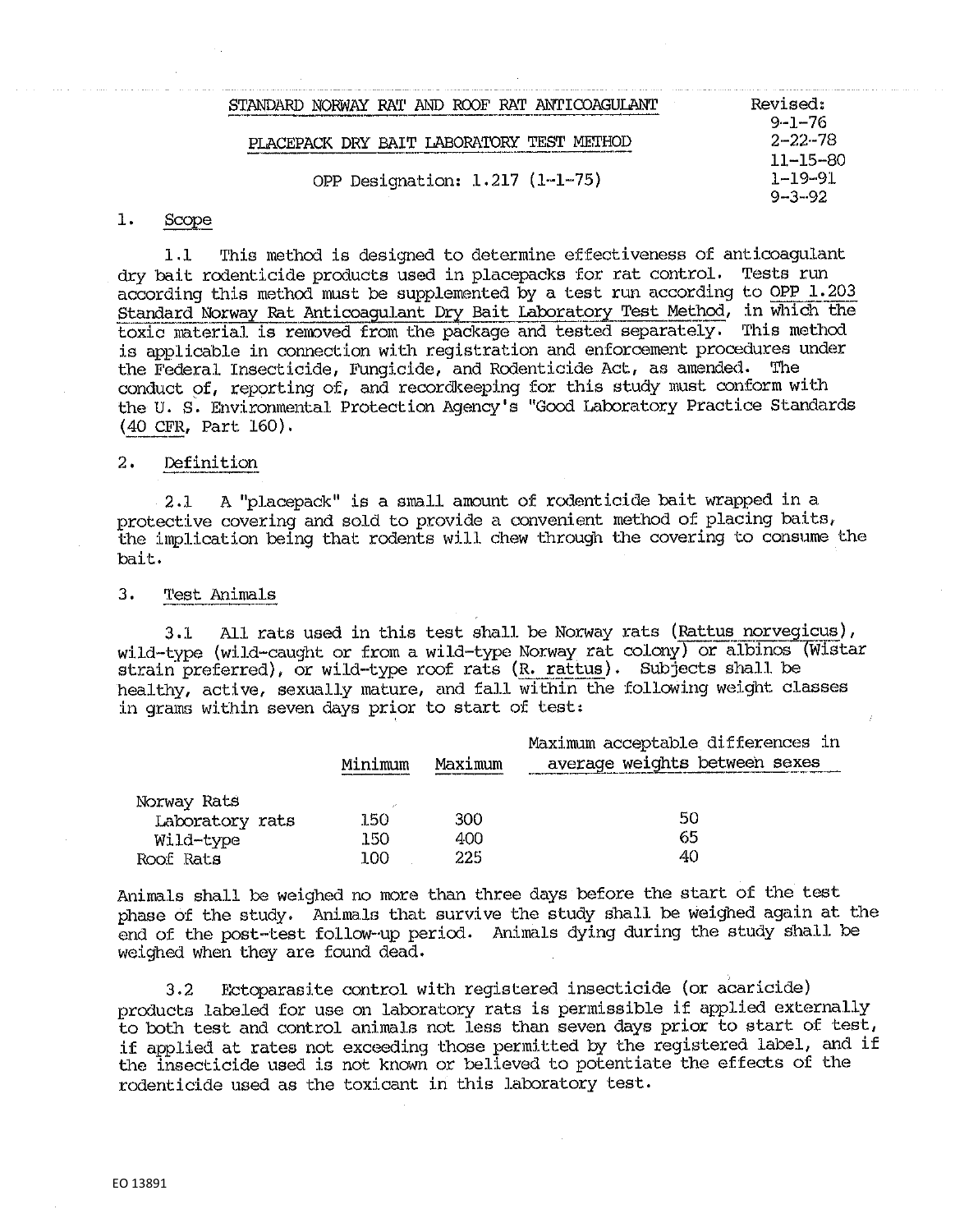OPP 1.217

# 4. Apparatus

4.1 The rats should be placed in single-sex groups of 5 or 10 animals in solid-bottom all-metal cages designed or adapted to hold laboratory rats. Each cage shall have a bottom surface area of  $17,000$  to  $25,000$  cm<sup>2</sup> (18.3 to  $26.9$  ft<sup>2</sup>). The bottom of each cage should be covered to a depth of approximately 2.5 cm (1 in,) with clean wood shavings.

4,2 Each cage should contain two metal nest boxes approximately 36 by 36 by 10 cm (14 by 14 by 4 in.) in size and lacking bottoms,

4.3 Metal or ceramic feeders, designed so that test rats may not nestle or wallow in diet, should be used,

## 5. Pretest Holding Conditions

5.1 All rats used in this test method must be held, sexes separate, for observation in the laboratory for a period of at least one and not more than four weeks prior to testing, the last seven days of which shall be under laboratory conditions (i.e., temperature, humidity, lighting, etc. ) comparable to those of the animal testing room if not actually in the testing room. The test animals must not be fasted prior to testing. Water and a commercial rat diet must be available to them at all times. Do not use the standard OPP rat and mouse challenge diet for pretest feeding.

6. Holding and Test Conditions

6.1 'l'emperature 20 to 25° c. Strong air currents from heaters or air conditioners shall. not blow directly onto test animals.

Relative humidity 50 to 55%.

Light 1.2 h artificial light per day, not to exceed 2153 lx (200 ft candles) at cage location. Total reversing of the natural photoperiods of the test animals by timed lighting is not recommended.

6.2 The standard OPP rat and mouse challenge diet shall be composed of:

| Cornmeal (whole yellow ground corn)                      | 65% by weight |
|----------------------------------------------------------|---------------|
| Rolled oat groats (ground)                               | 25% by weight |
| Sugar (10X powdered or confectioners,<br>$95\$ + purity) | 5% by weight  |
| Corn oil $(95% + purity)$                                | 5% by weight  |

Combine dry ingredients together, add oil, and thoroughly mix. Be certain the mixing utensils are clean of contamination before preparing diet.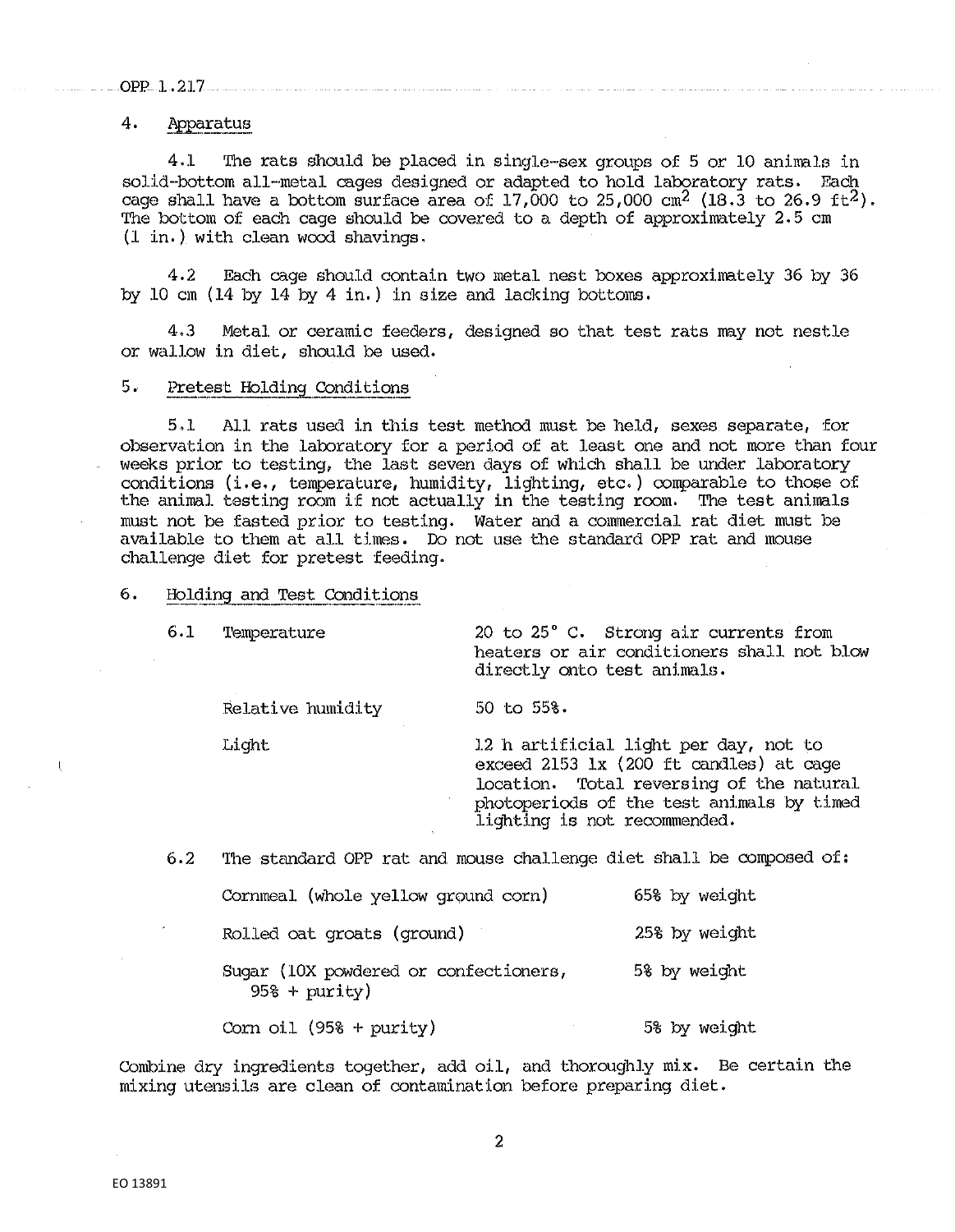#### OPP 1.217

6.2.1 •The whole (not degerminated) yellow ground corn shall be from the most recently available crop and be reasonably fresh ground. Seventy-five percent (+  $5\overline{8}$ ) shall pass through a No. 10 screen (10 meshes to the inch or 2.54 cm) and 50% (+ 10%) be retained by a No. 20 screen (20 meshes to the inch). The remainder may be either larger or smaller than the screens mentioned,

6.2.2 The oats shall be steam rolled oat groats (oat seed with the hulls removed) coarsely ground after the rolling process. Seventy-five percent (+ 5%) of the ground oats shall pass through a No, 5 screen (5 meshes to the inch) and 50% (+ 10%) be retained by a No. 20 screen (20 meshes to the inch), The remainder may be either larger or smaller than the screens mentioned.

6.2.3 The corn oil shall be of the type available as cooking oil, undiluted with other oils, and shall not be rancid.

6.2.4 The standard OPP rat and mouse challenge diet may be stored under<br>geration if it is to be used within three days of preparation. If it is refrigeration if it is to be used within three days of preparation. to be held for longer periods the diet shall be packaged in plastic containers [2.2 to 4.5 kg (5 to 10 lb) per container], tightly closed or sealed, and maintained at -18° C or below until it is to be used. It shall be at room temperature when offered to test or control animals. Challenge diets shall not be prepared and stored for longer than six months.

# 7. Procedure

7,1 A test group consists of twenty rats (ten males, ten females), groupcaged in single-sex groups of 5 or 10 animals each. For each test or series of tests conducted at the same time on the same species, include one control group of 20 rats (10 males, 10 females), caged in the same manner as the group(s) to be exposed to the toxic bait. Acclimate all animals to test conditions for three days prior to exposure to toxicant,

7,2 The standard OPP rat and mouse challenge diet (6,2) should be available in each cage at all times in two or more feeders. Water shall be available to each animal at all times.

7.3 Provide each treated group of animals with five placepacks, each containing at least 85 g (3 oz) of bait. If placepacks contain less than 85 g of bait, the number provided may be increased accordingly. Scatter the packs randomly on top of the wood shavings on the floor of the group cage. Replace each placepack if after its contents have been largely consumed, spilled, or fouled. Each day, record the number of placepacks that are chewed into and the number replaced.

7,4 Animals on test should not be subjected to undue or unnecessary stress from noise or human activities (i.e., movement). Human activity within the animal test room should be minimized.

# 8. Test Period

8,1 Maintain test period for 15 days. If 100% mortality of bait-exposed rats occurs prior to 15 days, monitoring of control-group animals must continue for the 15-day test period plus the full follow-up period.

3